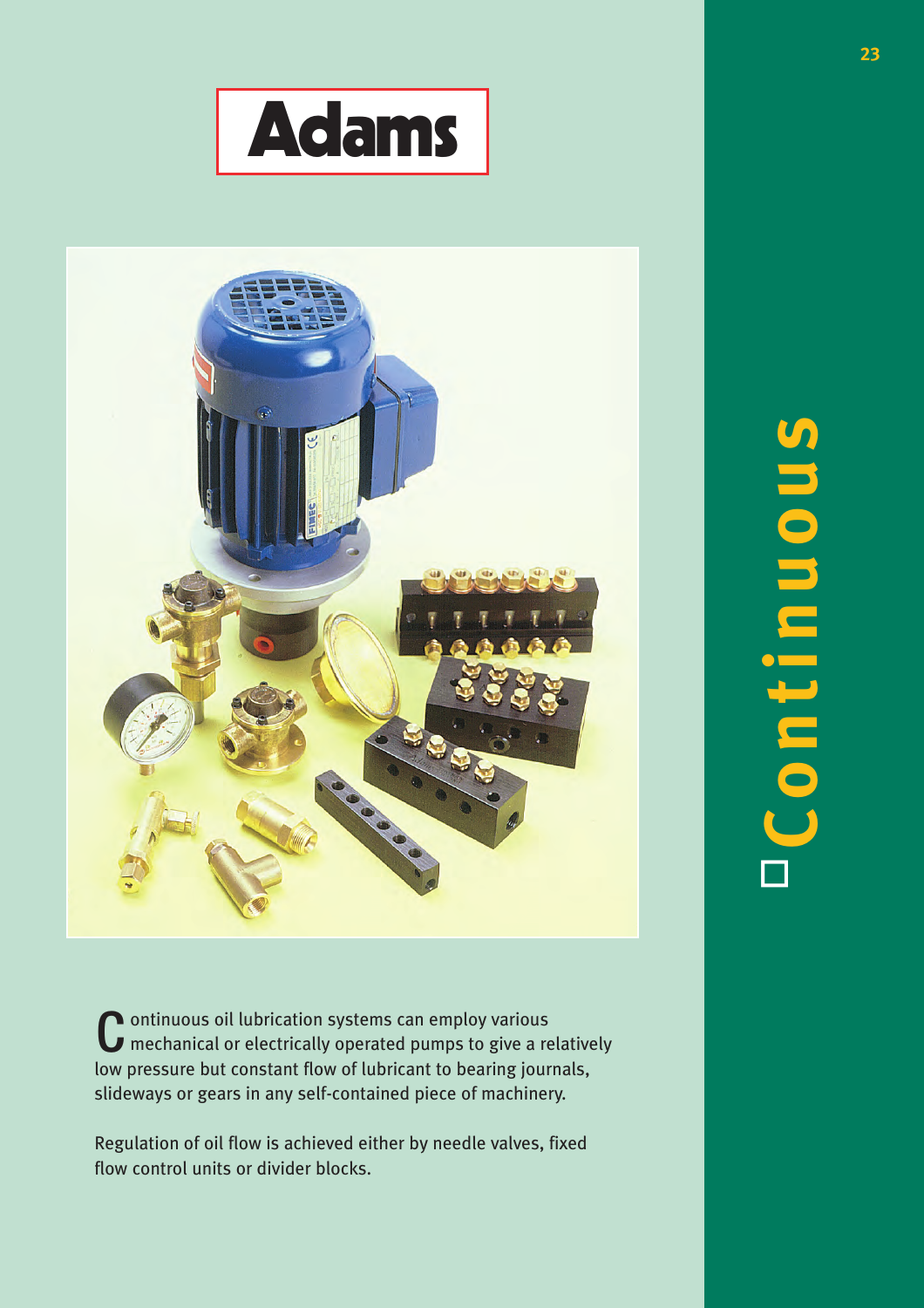# **24 | Adams**

# **Continuous**



### **Description**

Adams Continuous Lubrication Systems are designed primarily for internal lubrication, for example gearboxes, where splash or oil ring lubrication techniques provide inadequate lubrication for the entire gear train. Various types of pump may be used, mechanical or electrically operated are available, giving a range of output deliveries and pressures to suit each application.

Oil flow to individual points is normally controlled by adjustable needle valves or by using the fixed type capillary 'CONTROL' meter units (as shown in the 'Proportional System' section of this catalogue). It is also possible to use the divider block type Progressive Distributors, when using the higher-pressure pump system. (Details of Progressive Distributors will be found in the 'Progressive Systems' section of this catalogue). Oil supply for the Continuous System can be from the machine sump or gearbox, alternatively an external independent reservoir. When used as a re-circulating system provision must be made for an oil strainer on the suction side of the pump that has an adequate surface area.

The schematic below shows the motorised pump (1) drawing oil from the reservoir (2) via the suction strainer (3), outlet pressure is controlled by a pressure relief valve  $(4)$  and pressure gauge  $(5)$ . An in-line filter with bypass (6) and pressure switch (7) protects the main supply line to the needle valve distributors (8). Oil is then fed to the lubrication points before draining down into the reservoir, which is provided with a weir, before returning to the pick-up area.

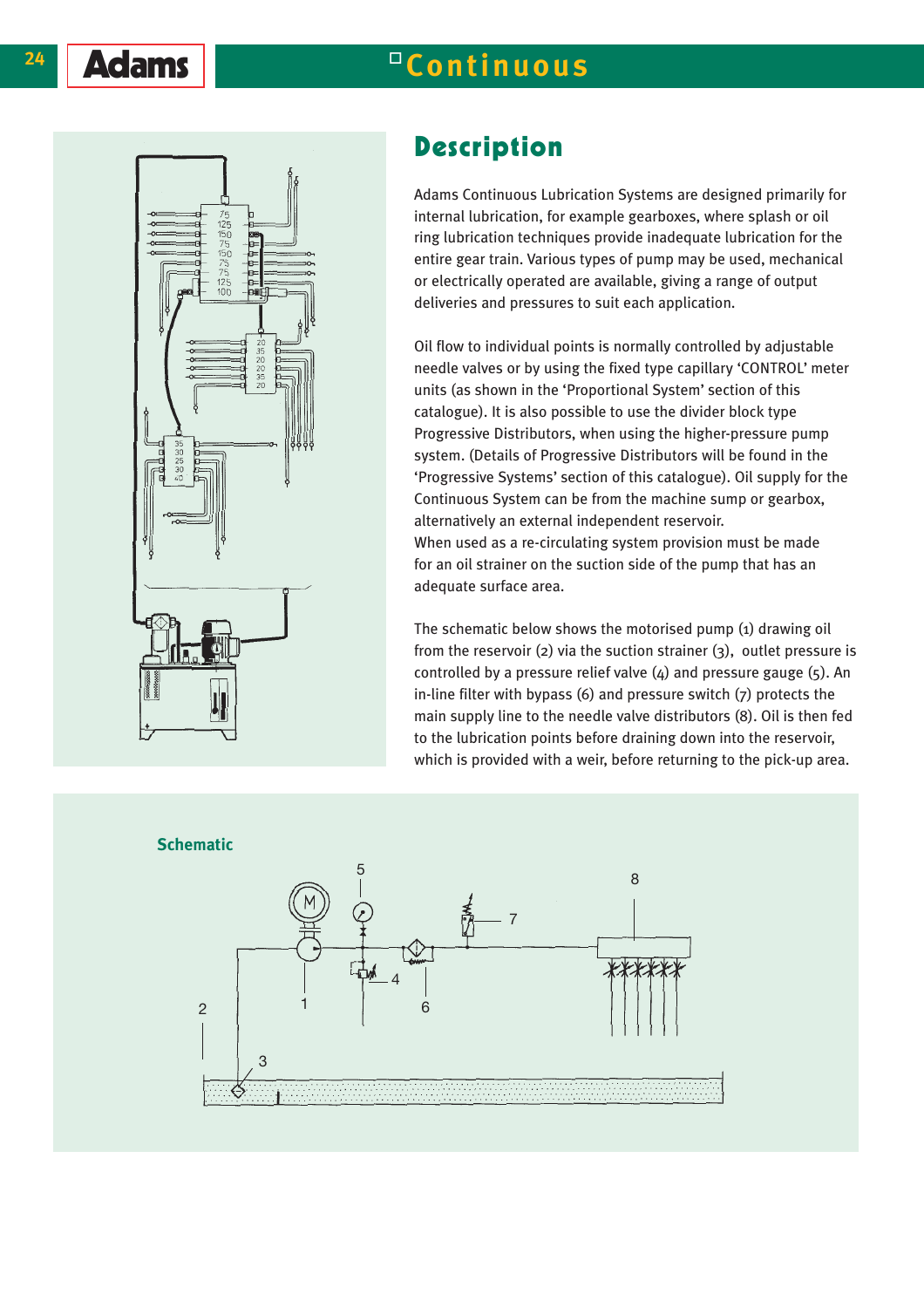# <sup>1</sup> Continuous **Adams** 25

# **Motorised Pumps**







#### **Flange Mounted**

| <b>Part No.</b> | Out/Min   | <b>Watts</b> | <b>Pressure</b> | A   | B   |     | D   | Е  |     | G     | н  |      | K.                             |
|-----------------|-----------|--------------|-----------------|-----|-----|-----|-----|----|-----|-------|----|------|--------------------------------|
| LV 62589        | 0.18 Lt   |              | 70 bar          |     | 75  |     |     |    |     |       | 15 |      | M <sub>10</sub> X <sub>1</sub> |
| LV 62590        | 0.35 Lt   | 90           |                 | 180 | 71  | 80  | 120 |    | 110 | 145   | 14 | 7.5  |                                |
| LV 62592        | 0.50 Lt   |              |                 |     | 75  |     |     | 10 |     |       | 11 |      |                                |
| LV 62593        | $1.00$ Lt |              | 10 bar          |     | 79  |     |     |    |     |       |    |      | $1/4$ BSP                      |
| LV 62596        | 2.50 Lt   | 180          |                 | 195 | 101 | 95  | 140 |    | 125 | 153   | 12 | 9.5  |                                |
| LV 62612        | 5.00 Lt   | 750          | 70 bar          | 246 | 124 | 130 | 200 | 12 | 145 | 180.5 | 13 | 11.5 | $3/8$ BSP                      |







#### **Foot Mounted**

| <b>Part No.</b> | Out/Min   |     | <b>Watts Pressure</b> | A  | B   |    | D   | Е   |     | G | н   |     |     | M  | N   |
|-----------------|-----------|-----|-----------------------|----|-----|----|-----|-----|-----|---|-----|-----|-----|----|-----|
| LV 62599        | 0.18 Lt   |     | 70 bar                | 39 | 235 |    |     |     |     |   |     |     |     |    |     |
| LV 62600        | $0.35$ Lt | 90  |                       | 41 | 237 | 34 | 88  | 71  | 90  | 6 |     | 162 | 70  | 56 | 8   |
| LV 62602        | 0.50 Lt   |     |                       | 51 | 247 |    |     |     |     |   | 111 |     |     |    |     |
| LV 62603        | 1.00 Lt   |     | 10 bar                | 56 | 252 |    |     |     |     |   |     |     |     |    |     |
| LV 62606        | 2.50 Lt   | 180 |                       | 64 | 292 | 40 | 90  | 80  | 100 |   |     | 188 | 80  | 63 | 8.5 |
| LV 62622        | 5.00 Lt   | 750 | 70 bar                | 59 | 370 | 77 | 108 | 100 | 125 | Q | 145 | 234 | 100 | 80 | 10  |

#### **SPECIFICATION**

Standard Voltage - 230 - 400V 3 Phase 50 Hz (other voltages available on request)

Electrical Protection - IP 55

Lubricant - Mineral based oil which does not affect nitrile seals.

Viscosity Range - ISO VG 22 to 1500

Maximum Suction Lift - 1000mm

Note: Motorised Pumps with larger outputs and having single or double outlets can be supplied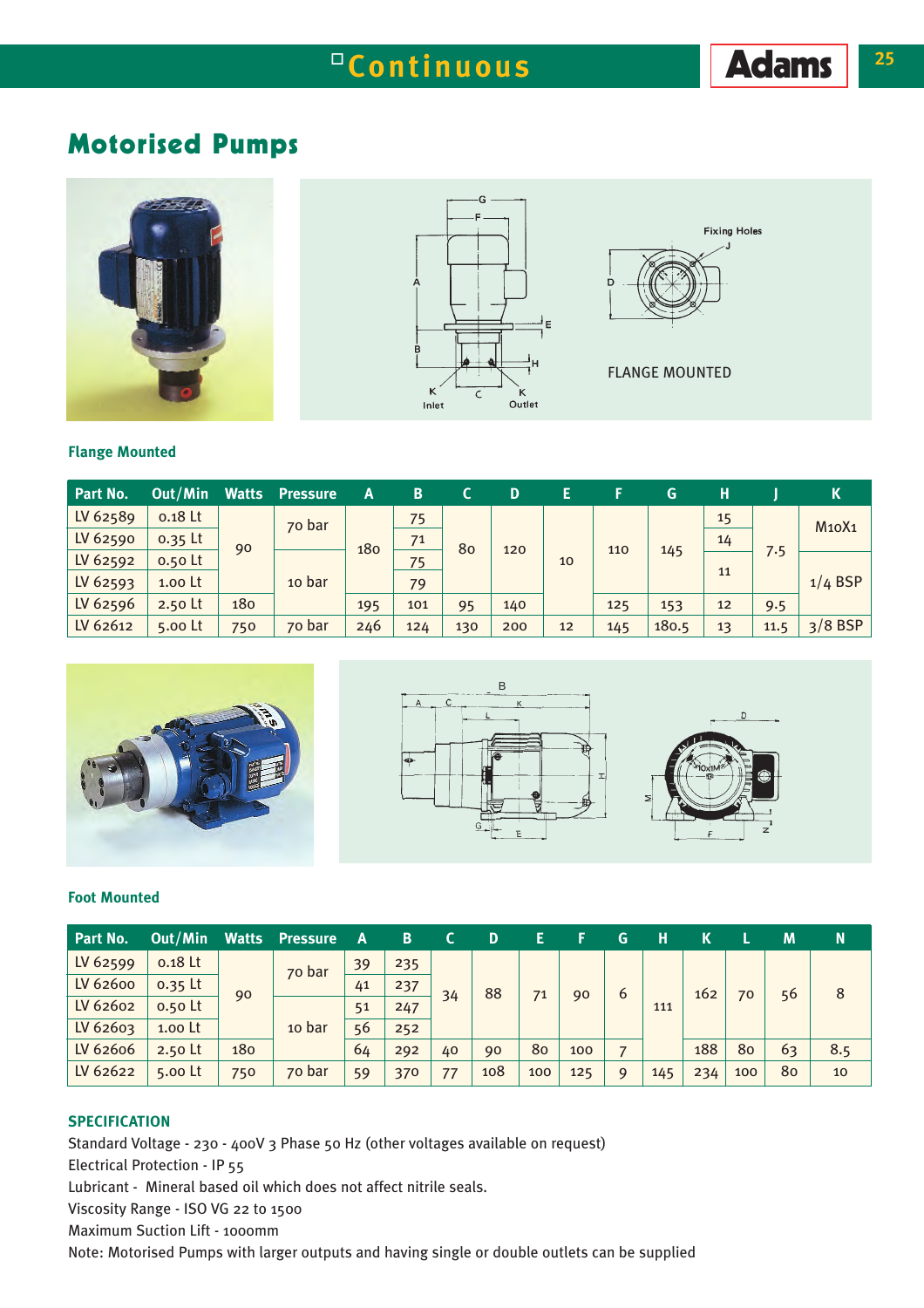# **Continuous**

### **Motorised Pumps and Reservoirs - Type PR**







| Part No.   | Output/Min<br><b>litres</b> | <b>Reservoir</b><br><b>Capacity</b> | Α   | В   |     |     |     | н   |                          |           |           |
|------------|-----------------------------|-------------------------------------|-----|-----|-----|-----|-----|-----|--------------------------|-----------|-----------|
| LV 60370   |                             | 5 <sub>kt</sub>                     | 248 | 174 | 155 |     | 218 | 40  | 8.5                      |           | $3/8$ BSP |
| LV 10634FS | 0.18                        | 8 Lt                                | 363 | 185 | 180 | 180 | 333 |     |                          | $1/4$ BSP |           |
| LV 63235F  |                             | $15$ Lt                             | 410 | 310 | 280 |     | 455 | 165 | $\overline{\phantom{0}}$ |           | $1/2$ BSP |
| LV 63235B  |                             |                                     |     |     | 225 |     |     |     | 13                       |           |           |

#### **MOTOR SPECIFICATION -**

3 Phase Continuous rating. 50 Hz 0.09 kW 230/400V 0.74/0.42A 60 Hz 0.09 kW 265/460V 0.80/0.46A 1600 rpm Protection - IP 55, others available on request

#### **PUMP SPECIFICATION -**

External gear pump giving pressures up to 70 bar for displacements 0.18 Lt/min. Other outputs and pressures available to order. An adjustable Pressure Relief Valve is provided together with Pressure Gauge and Low Level Switch. Oil tanks of capacity 15 Lt and above have option of bracket or foot mounted. Please state suffix 'F' for Foot Mounted or "B" for Bracket.

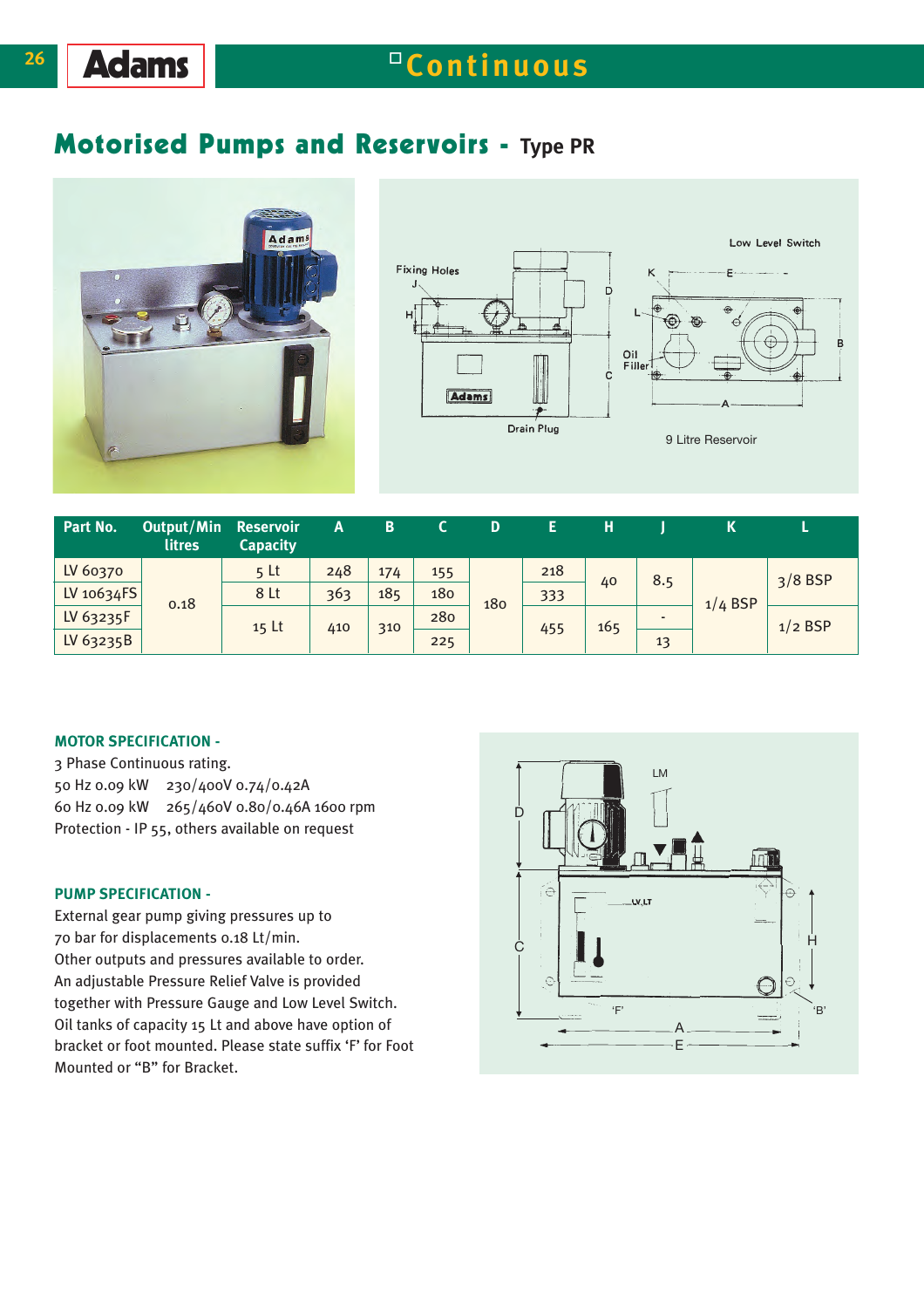## **Mechanical Pumps - Rotary Plunger Pump**

| Part No. | Max.<br><b>Output/Minute</b> | <b>Max Operating</b><br><b>Pressure</b> | A   | В    |      |    | <b>Max</b> | Min   |      | G     | н         |
|----------|------------------------------|-----------------------------------------|-----|------|------|----|------------|-------|------|-------|-----------|
| LV 10013 | $1.2$ Lt                     |                                         | 106 | 58.7 | 36.8 | 38 | 11.11      | 11.08 | 25.4 | 28.35 | $1/4$ BSP |
| LV 10040 | 7.5 Lt                       | 1.3 <sub>b</sub>                        | 142 | 79.4 | 55   | 63 | 15.35      | 15.32 | 40   | 28.58 | $3/8$ BSP |
| LV 10014 | $1.2$ Lt                     |                                         | 50  | 58.7 | 54   | 38 | 11.11      | 11.08 | 6.35 | 5.16  | $1/4$ BSP |

Max. Speed 1500 rpm Drive bi-directional







## **Plunger Pumps - Type PPR 12**

| Part No. A B C D E F G H J |  |  |  |  |  |
|----------------------------|--|--|--|--|--|
|                            |  |  |  |  |  |

#### **SPECIFICATION**

| Piston stroke:    | $max$ 5mm/min 1mm                          |
|-------------------|--------------------------------------------|
| Cycles frequency: | not higher than 3000 cycles/min            |
| Output:           | 0.113 ccm/cycle with 1mm stroke adjustable |
|                   | up to 0.56 ccm/cycle with 5mm stroke       |

Delivery pressure: 30-40 bar, can reach figures up to 80 bar

# **Gear Pumps - Type FN**

| Part No. | Output/minute<br>$@$ 1450 rpm | A   | B  | $\mathsf{C}$ | D              | E  | F  | G              | н          |    | K                              | L    |
|----------|-------------------------------|-----|----|--------------|----------------|----|----|----------------|------------|----|--------------------------------|------|
| LV 62452 | $0.18$ Lt                     |     | 45 |              |                |    |    |                |            |    | 6 <sub>mm</sub>                |      |
| LV 62453 | 0.35 Lt                       | 54  | 47 | 28           | $\overline{2}$ | 6  | 8  | 5              |            | 44 | $\varnothing$ Tube             | 5.2  |
|          |                               |     |    |              |                |    |    |                |            |    | M <sub>10</sub> x <sub>1</sub> |      |
| LV 62455 | $0.5$ Lt                      | 62  | 51 | 28           | $\overline{2}$ | 8  | 6  | 5              | 4          | 48 | $1/4$ BSP                      | 6.5  |
| LV 62457 | 1.0 <sub>lt</sub>             |     | 56 |              |                |    |    |                |            |    |                                |      |
| LV 62459 | $1.5$ Lt                      |     | 59 |              |                |    |    |                |            |    |                                |      |
| LV 62461 | 2.0 <sub>lt</sub>             | 74  | 62 | 50           | $\overline{2}$ | 10 | 8  | $\overline{7}$ | 5          | 60 | $1/4$ BSP                      | 6.5  |
| LV 62463 | $2.5$ Lt                      |     | 64 |              |                |    |    |                |            |    |                                |      |
| LV 62483 | 5.0 <sub>kt</sub>             | 108 | 59 | 52           | 3              | 14 | 32 | 30             | <b>Key</b> | 80 | $3/8$ BSP                      | 10.5 |

### **SPECIFICATION**

Maximum Operating Pressure - LV 62452, 62453, 62483 - 70 bar. All others - 10 bar. Maximum Speed - 1450 rpm drive uni-directional Maximum Lift - 1000mm Pumps with larger outputs and having Single or Double outlets can be supplied for both uni-directional or reversible drives.



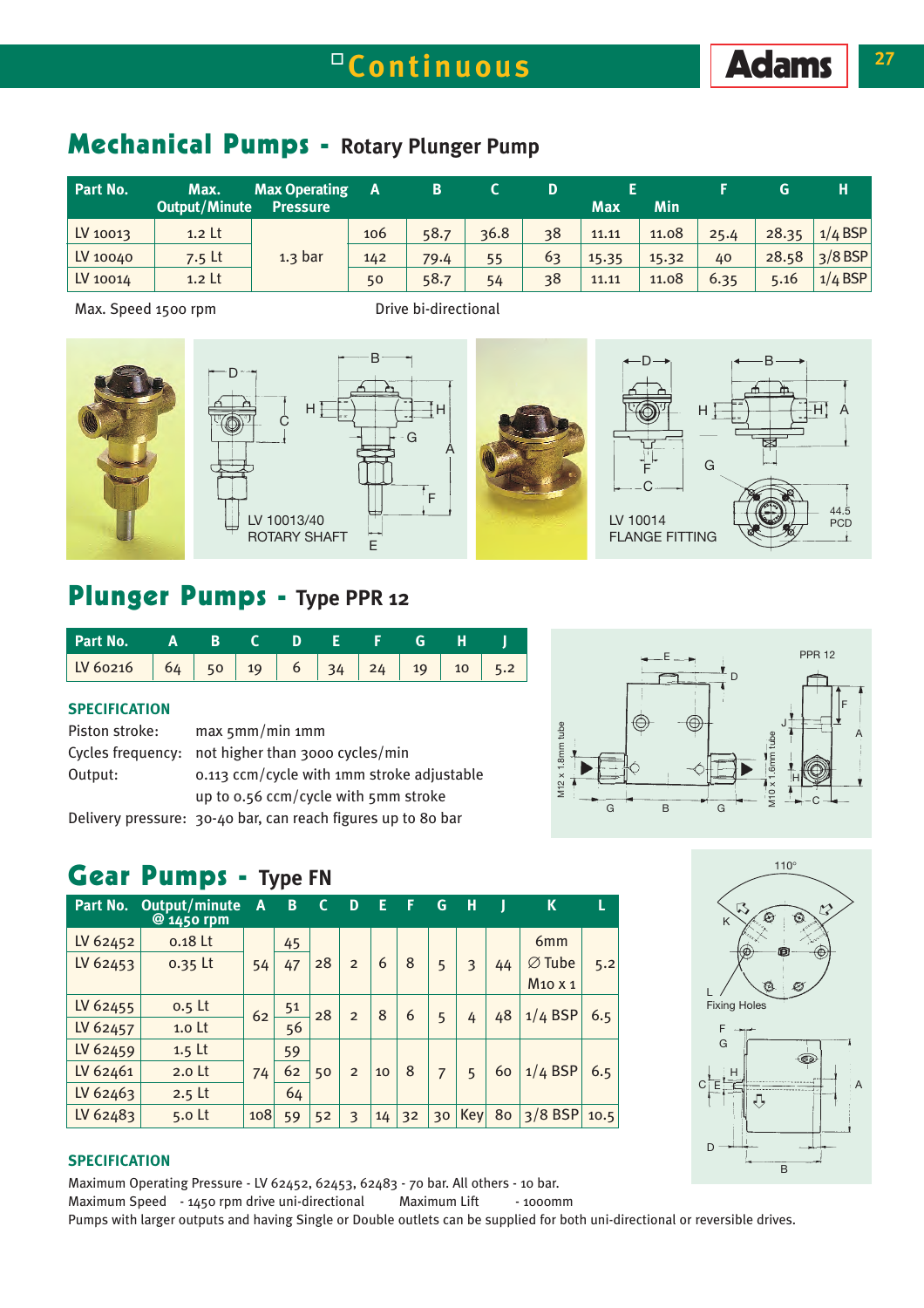# **Sight Glass Distributors**

| $\sim$ $\sim$<br>$\overline{\phantom{a}}$<br>D<br>н<br>Inlets<br>G<br>К<br>Fixing<br>Holes<br>क्त<br>$\oplus$<br>⇜<br>. .<br>$-E \rightarrow Q \rightarrow C + C$<br>霊<br>₩<br><b>TIP</b><br>里<br>--<br>ᆧ<br>$\cdots$ $\cdots$<br>-- |
|--------------------------------------------------------------------------------------------------------------------------------------------------------------------------------------------------------------------------------------|
|--------------------------------------------------------------------------------------------------------------------------------------------------------------------------------------------------------------------------------------|

| Part No. | <b>No. of Outlets</b> |      |            |      |      |      |      |      |      |           |                    |
|----------|-----------------------|------|------------|------|------|------|------|------|------|-----------|--------------------|
| LV 10026 |                       | 96.8 | 81         | 17.5 | 22.2 | 30.2 | 49.2 | 26.6 | 6.75 | $1/4$ BSP | $4mm \oslash$ tube |
| LV 10027 |                       | 132  | <b>116</b> |      |      |      |      |      |      |           |                    |

The distributor must be mounted vertically with outlets below.

Care must be taken that outlet pipes and lubrication pumps are below the level

of the distributor to avoid "flooding" from the sight tube. Each sight glass is

"vented" and lubricant therefore, is not fed under pressure to the outlet point.

4mm tubing nuts and sleeves provided for outlet ports:

Body material - aluminium Sight tube - acrylic Do not unscrew gland nuts when regulating flow.

# **Flow Regulator**





| Part No. |           |    |                               |
|----------|-----------|----|-------------------------------|
| LV 10078 | $1/8$ BSP | 76 | $28.6$ 4mm $\varnothing$ tube |
|          |           |    |                               |

Body material - brass Sight tube - acrylic Finish - natural

This brass bodied flow regulator incorporates the sight tube to facilitate flow regulation.

The outlet side has a 1/8 BSP male connection for mounting directly into a bearing journal.

Mounting and operation as for above distributors. 4mm tubing nut and sleeve provided for inlet port. Do not unscrew gland nut when regulating flow.

For fixed flow rate control units - see Proportional section of catalogue.

For progressive divider blocks - see Progressive section of catalogue.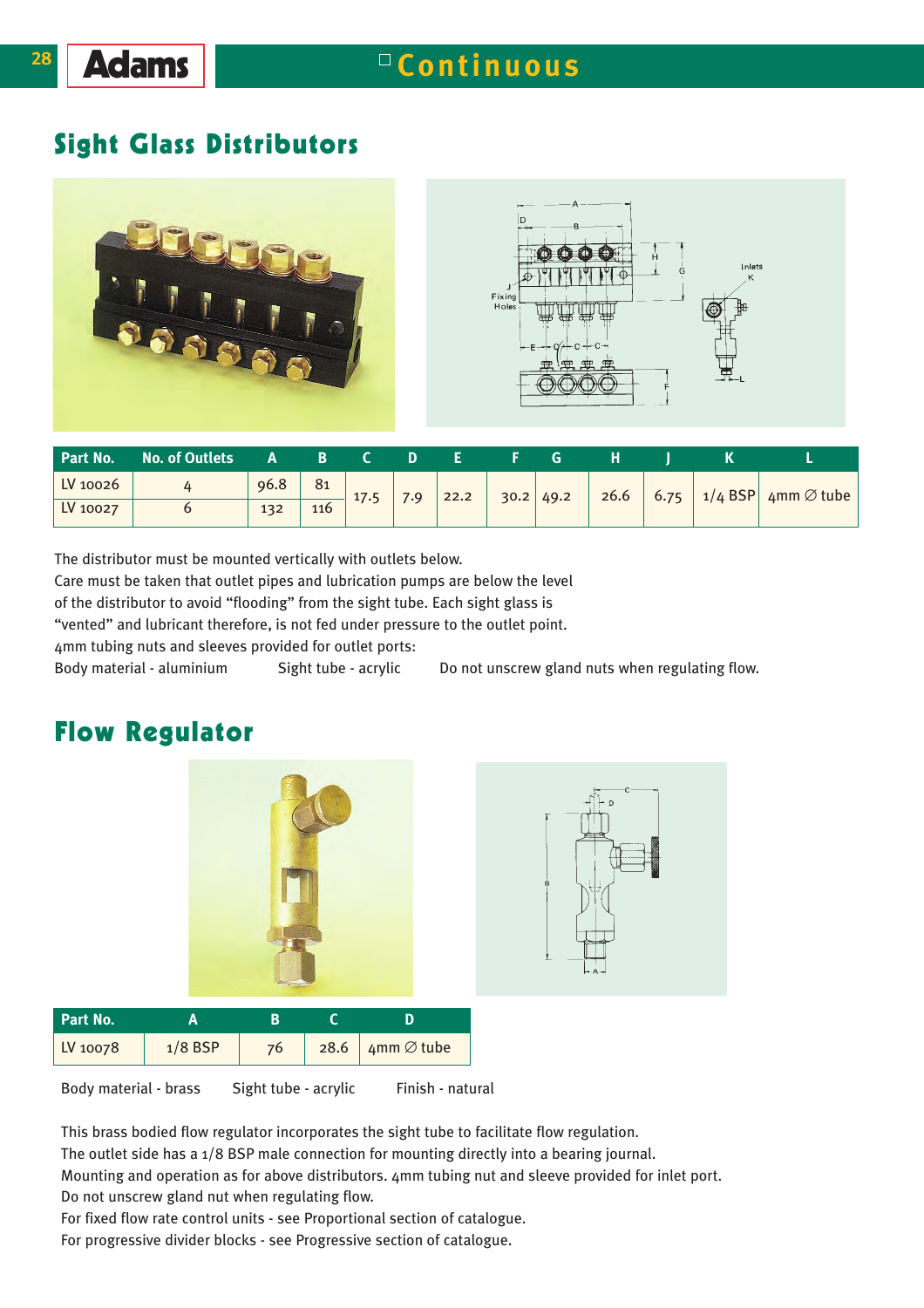### **Pressure Feed Distributors - Single Sided**



|          | Part No. No. of Outlets |      |     |      |      |      |      |      |      |      |           |      |
|----------|-------------------------|------|-----|------|------|------|------|------|------|------|-----------|------|
| LV 10051 |                         | 96.8 | 81  |      |      |      |      |      |      |      |           | 4mm  |
| LV 10052 |                         | 132  | 116 | 17.5 | 22.2 | 7.94 | 31.8 | 31.8 | 7.14 | 6.75 | $1/4$ BSP | Ø    |
| LV 10053 |                         | 166  | 151 |      |      |      |      |      |      |      |           | tube |

Single sided aluminium bodied distributors with regulator screws and nuts. These distributors will work in any plane. Only the regulator need be adjusted to obtain the flow required and approximately three complete turns will give the total regulation from closed to full flow. Lubricant is fed under pressure to outlet point.

4mm tubing nuts and sleeves provided for outlet ports:

Material - aluminium Do not unscrew gland nuts when regulating flow.

## **Pressure Feed Distributors - Double Sided**





| Part No. | <b>No. of Outlets</b> |      |      |      |      |      |      |      |      |      |           |      |
|----------|-----------------------|------|------|------|------|------|------|------|------|------|-----------|------|
| LV 10061 |                       | 79.4 | 50.8 |      |      |      |      |      |      |      |           | 4mm  |
| LV 10062 |                       | 96.3 | 68.3 | 17.5 | 22.2 | 14.3 | 50.8 | 31.8 | 25.4 | 6.75 | $1/4$ BSP | Ø    |
| LV 10063 | 10                    | 114  | 85.7 |      |      |      |      |      |      |      |           | tube |

Similar to the single sided pressure feed distributors with outlet ports on two sides.

4mm tubing nuts and sleeves provided for outlet ports.

Material - aluminium Do not unscrew gland nut when regulating flow.